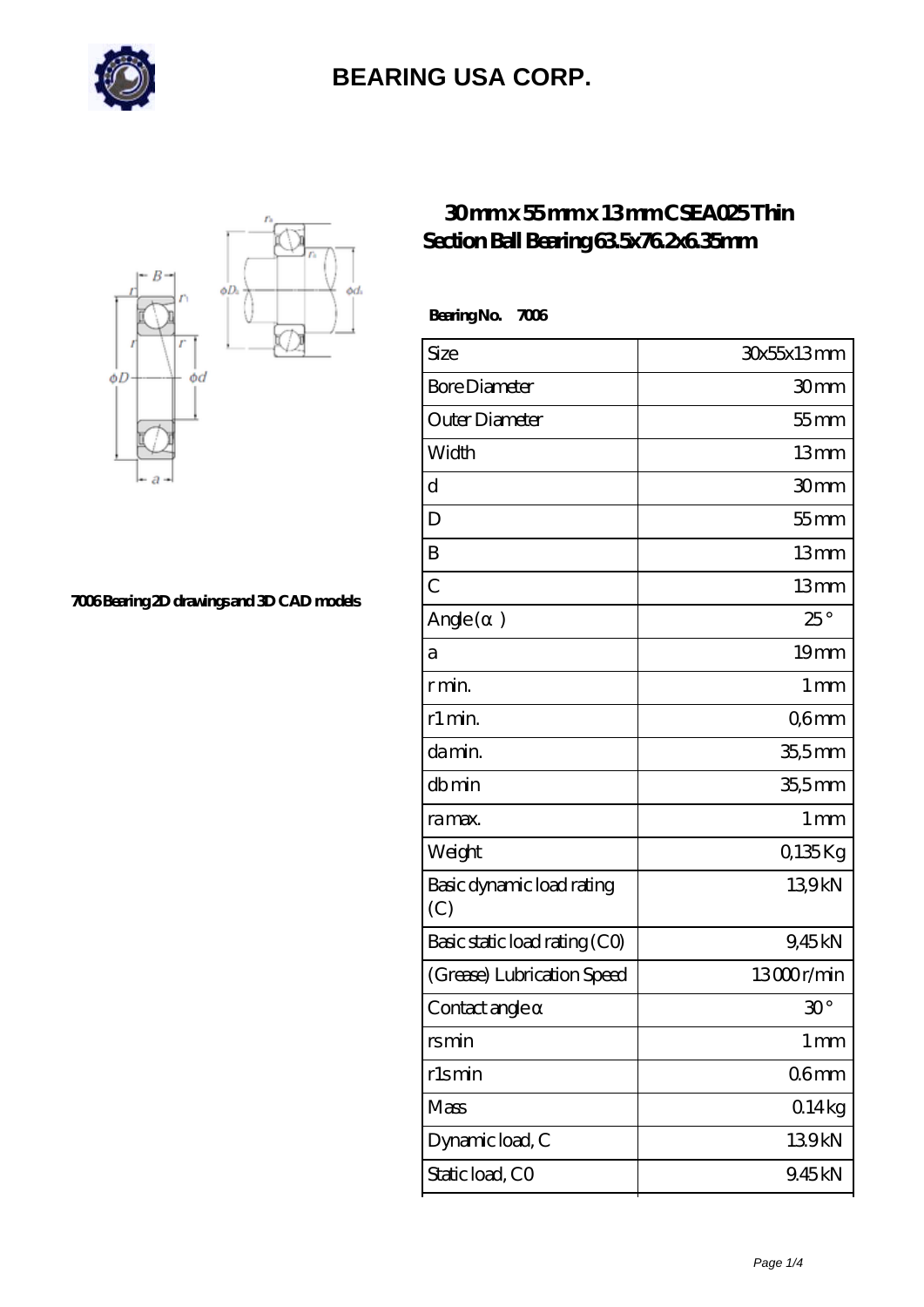

| Fatigue limit load, Cu                           | 043kN                            |
|--------------------------------------------------|----------------------------------|
| Nlim (oil)                                       | $1800$ rpm                       |
| Nlim (grease)                                    | 13,000rpm                        |
| Min operating temperature,<br>Tmin               | $-20^\circ$ C                    |
| Max operating temperature,<br>Tmax               | $120^\circ$<br>C                 |
| Characteristic cage<br>frequency, FTF            | 043Hz                            |
| Characteristic rolling<br>element frequency, BSF | 59Hz                             |
| Characteristic outer ring<br>frequency, BPFO     | 599Hz                            |
| Characteristic inner ring<br>frequency, BPFI     | 801 Hz                           |
| damin                                            | 355mm                            |
| Damax                                            | 49.5mm                           |
| Dbmax                                            | $505$ mm                         |
| rlamax                                           | 06 <sub>mm</sub>                 |
| ra max                                           | 1 mm                             |
| Category                                         | Angular Contact Ball<br>Bearings |
| Inventory                                        | QΟ                               |
| Manufacturer Name                                | <b>NTN</b>                       |
| Minimum Buy Quantity                             | N/A                              |
| Weight / Kilogram                                | Q13                              |
| Product Group                                    | <b>BOO308</b>                    |
| Enclosure                                        | Open                             |
| Flush Ground                                     | No                               |
| Rolling Element                                  | <b>Ball Bearing</b>              |
| Number of Rows of Balls                          | Single Row                       |
|                                                  |                                  |
| Precision Class                                  | ABEC 1   ISO PO                  |
| Maximum Capacity / Filling<br>Slot               | No                               |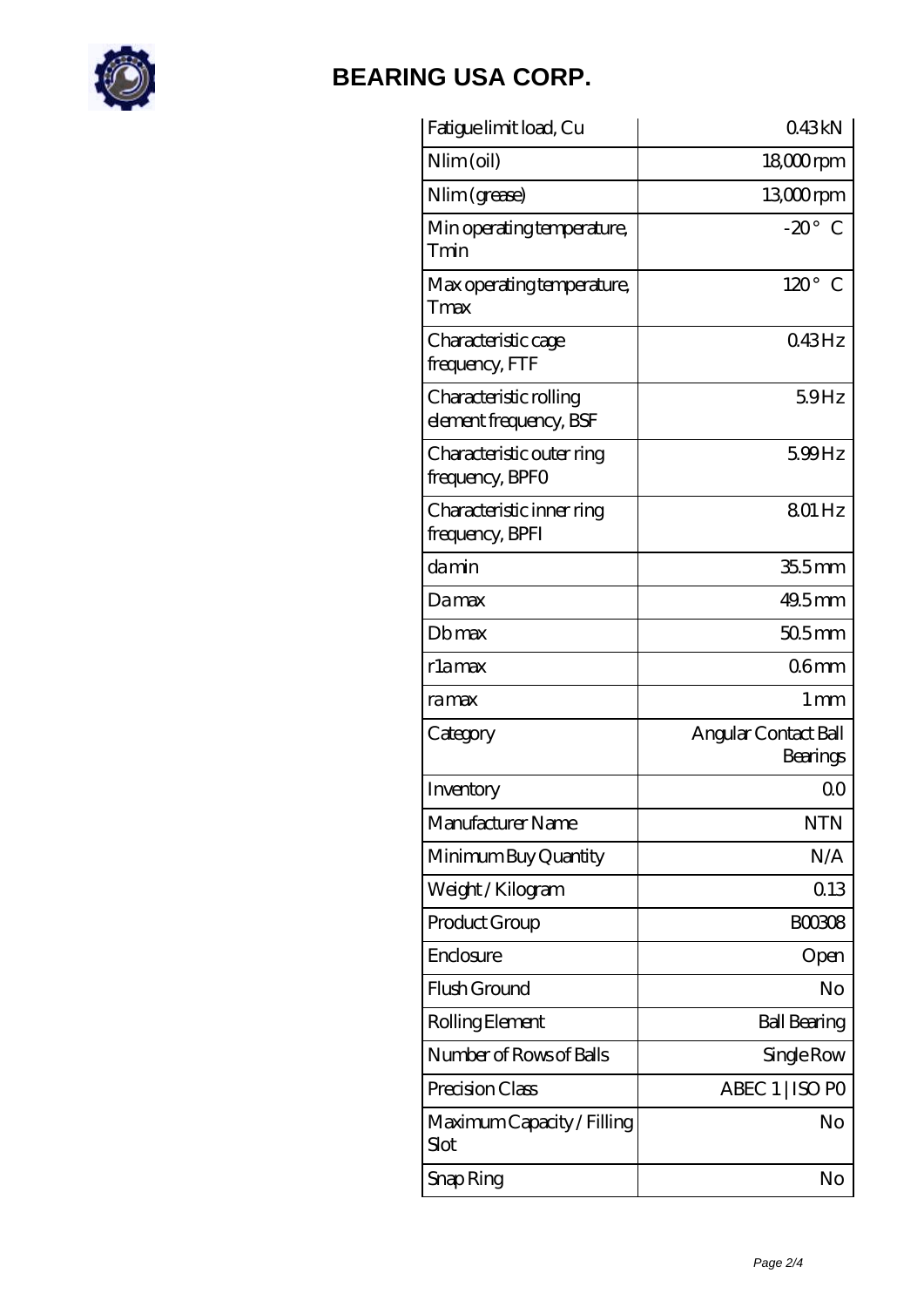

| Cage Material                   | Steel                                                                                                                                                                                                                         |
|---------------------------------|-------------------------------------------------------------------------------------------------------------------------------------------------------------------------------------------------------------------------------|
| Contact Angle                   | 30Degree                                                                                                                                                                                                                      |
| Internal Clearance              | CO-Medium                                                                                                                                                                                                                     |
| Number of Bearings              | 1 (Single)                                                                                                                                                                                                                    |
| Inch - Metric                   | Metric                                                                                                                                                                                                                        |
| Long Description                | <b>30MM Bore: 55MM</b><br>Outside Diameter; 13MM<br>Width; Open; No Flush<br>Ground; Ball Bearing, Single<br>Row of Balls, ABEC 1   ISO<br>PQ No Filling Slot; No Snap<br>Ring CO Medium; Steel<br>Cage; 30Degree; 1 (Single) |
| Category                        | Angular Contact Ball<br>Bearing                                                                                                                                                                                               |
| <b>UNSPSC</b>                   | 31171531                                                                                                                                                                                                                      |
| Harmonized Tariff Code          | 8482.1050.28                                                                                                                                                                                                                  |
| Noun                            | Bearing                                                                                                                                                                                                                       |
| Keyword String                  | Angular Contact                                                                                                                                                                                                               |
| Manufacturer URL                | http://www.ntnamerica.co<br>m                                                                                                                                                                                                 |
| Manufacturer Item Number        | 7006                                                                                                                                                                                                                          |
| Bore                            | 1.181 Inch   30 Millimeter                                                                                                                                                                                                    |
| Outside Diameter                | 2165Inch   55 Millimeter                                                                                                                                                                                                      |
| Width                           | 0512Inch   13Millimeter                                                                                                                                                                                                       |
| bore diameter:                  | 30mm                                                                                                                                                                                                                          |
| radial static load capacity:    | 9450N                                                                                                                                                                                                                         |
| outside diameter:               | $55$ mm                                                                                                                                                                                                                       |
| operating temperature<br>range: | $-40$ to $120^{\circ}$ C                                                                                                                                                                                                      |
| overall width:                  | 13mm                                                                                                                                                                                                                          |
| cage material:                  | Nylon                                                                                                                                                                                                                         |
| contact angle:                  | $30^{\circ}$                                                                                                                                                                                                                  |
| outer ring width:               | 13mm                                                                                                                                                                                                                          |
| rowtype & fill slot:            | Single Row Non-Fill Slot                                                                                                                                                                                                      |